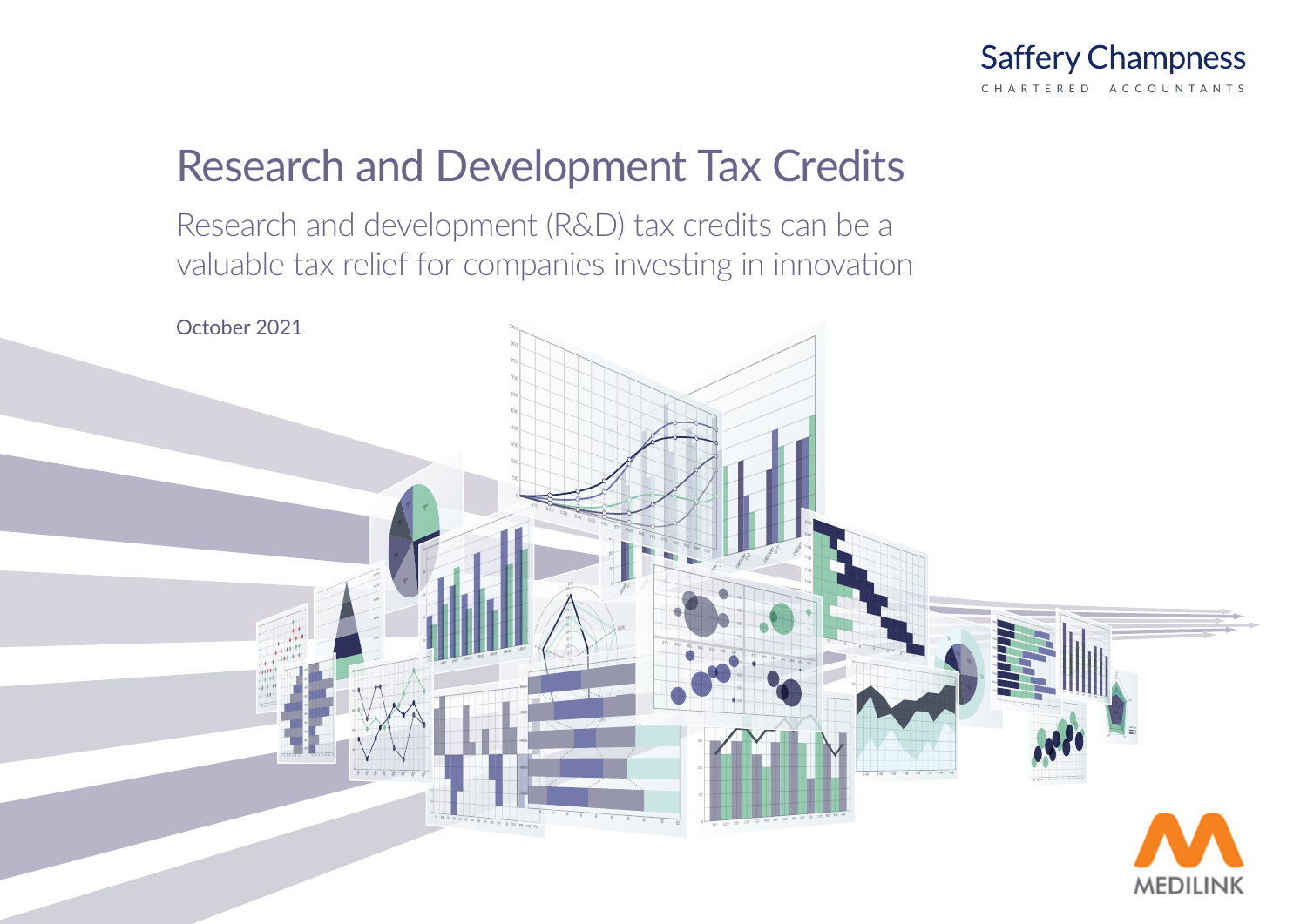## Introduction

## Research and Development Tax Credits

Research and development (R&D) tax credits can be a valuable tax relief for companies investing in innovation, whether they are developing new products, services and processes or enhancing existing ones.

Whilst R&D credits are not restricted to particular industries - they are potentially available wherever a company is seeking to resolve a scientific or technological uncertainty, regardless of the field - clearly the potential for companies operating in the healthcare technology sector to obtain relief for qualifying R&D costs can be substantial.

Companies should therefore ensure they consider whether R&D credits might be available whenever they undertake significant development projects, to ensure that they benefit from relief where it is available.

## What is eligible R&D?

For eligible expenditure to qualify for the relief, the project on which the expenditure is incurred must be seeking to achieve an advance in the overall knowledge or capability in the field of science or technology. It cannot simply be seeking to achieve an advance in the company's own knowledge or capability. This advance should be through the resolution of scientific or technological uncertainty.

Scientific or technological uncertainty exists when the knowledge of whether something is possible or feasible, or how to achieve it in practice, is not readily available or can be easily deduced by a professional in the field. That uncertainty can also arise from how to turn something that is established as scientifically feasible into a cost-effective product or service.

Even if a particular advance in science or technology has already been achieved or attempted by someone else, if the details of that advance are not readily available (for example it may be a trade secret), work to achieve that same advance can still be eligible R&D work for this purpose.

A project which seeks to make an appreciable improvement to an existing process, material, device, product or service through scientific or technological changes can be eligible R&D. If the scientific or technological advance sought by the project is not achieved or not fully realised, this can still be eligible R&D.

In contrast, improvements, optimisations and fine tuning which do not materially affect the underlying technology will not be eligible R&D. Similarly, routine analysis, copying or adapting an existing product, process or material will not be eligible R&D.

## Revenue v capital spend

The rules described in this guide apply to revenue expenditure – either expensed or classified as an intangible fixed asset. Expenditure on capital assets used in qualifying R&D work may be eligible for a capital allowance at 100%, so that the expenditure is fully relieved in the year it is incurred.

Whilst R&D relief for revenue expenses is available only to companies, there is no restriction on the type of business that can claim the 100% capital allowance on qualifying capital R&D assets.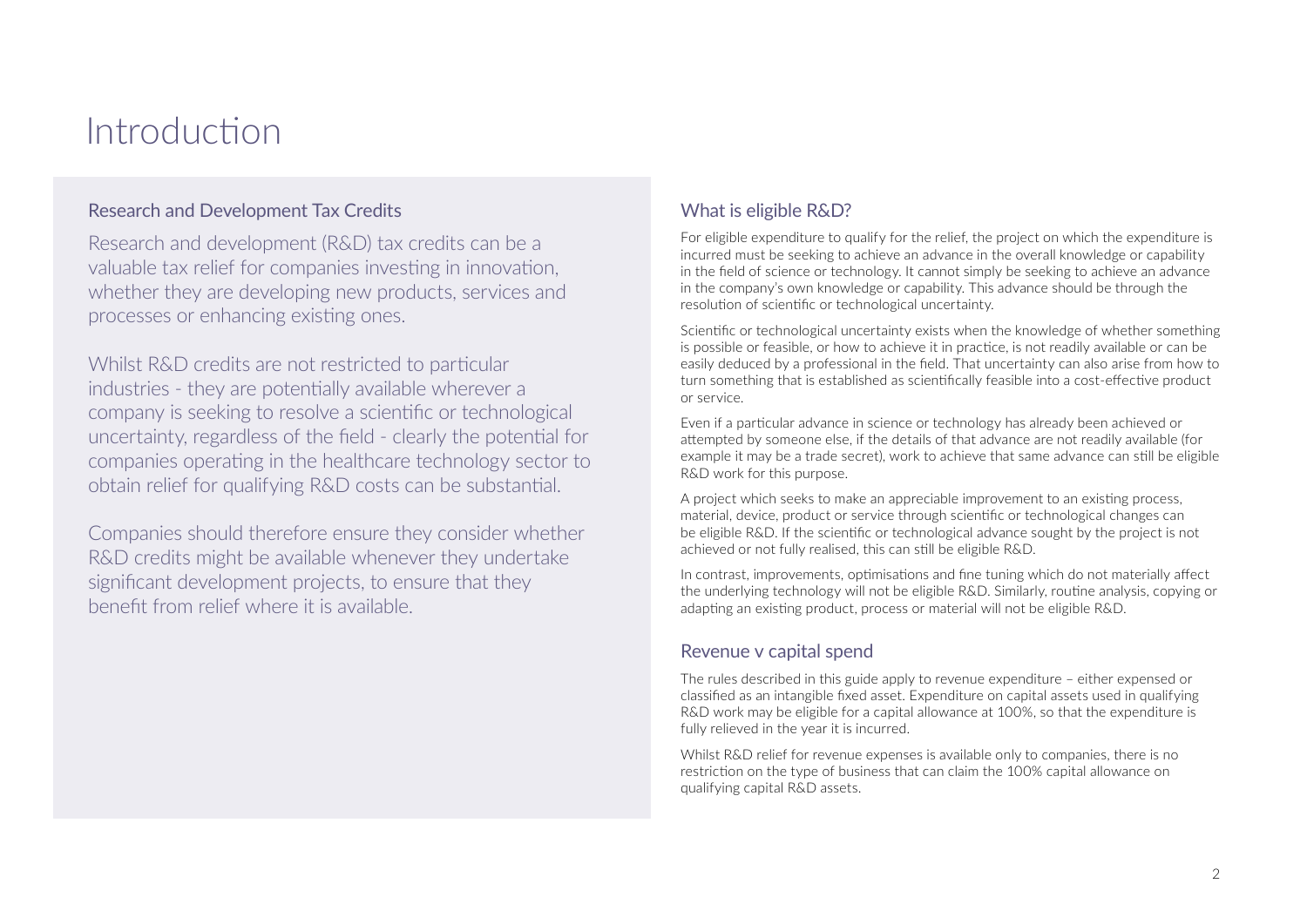## Eligible expenditure

### Eligible expenditure

**The main costs which are eligible for the R&D tax relief are:**

- The costs of employing staff who are actively engaged in carrying out the R&D.
- Materials that are used directly in carrying out the R&D and are consumed or transformed as part of the R&D process. Note that expenditure incurred on items which are later sold or transferred as part of the company's ordinary business are excluded from qualification.
- Power, water and fuel costs used directly in carrying out the  $R\&D$ , but not other costs such as telecommunications, rent and data costs.
- Computer software used directly in the R&D.
- $\bullet$  Sub-contracted R&D expenditure, for example, where an SME sub-contracts certain activities within an R&D project to an external provider. Under the SME scheme, eligible expenditure is usually restricted to 65% of the payment to the sub-contractor, unless the subcontractor is connected. Large companies can claim subcontractor costs in full but only in limited situations.
- y Expenditure on externally provided workers (ie those workers who are not employees of the company, but are instead paid through an intermediary, such as an agency), provided to work directly and actively in a company's R&D project. Usually these costs are restricted to 65% of the staff provision payment.

#### **SMEs**

An SME, for R&D purposes, is a company with fewer than 500 employees and either turnover not exceeding €100 million or gross assets not exceeding €86 million. The consolidated worldwide group is considered when determining the size of the business, as well as any linked or partner enterprises (for example joint ventures). Detailed rules need to be considered in this area.

Care must be taken in any claim where an SME has received a grant, subsidy or customer contribution, as relief can be reduced or even denied in those cases. In particular, if all or some of the costs of a project are met by a grant or subsidy that is notified State Aid, the expenditure on the project will not qualify for the SME R&D relief. However, SMEs that are unable to claim the SME relief in these circumstances may still be able to claim the relief that is available to large companies.

Relief is not available under the SME scheme if the company is itself undertaking R&D as a sub-contractor. However, an SME undertaking R&D as a sub-contractor may, under certain circumstances, be able to make a claim under the large company scheme.

#### **Tax relief for SMEs**

Tax relief on eligible R&D expenditure for SMEs is 230% from 1 April 2015. In other words, for every £100,000 of eligible expenditure, an SME can claim a deduction for corporation tax purposes of £230,000.

For loss-making SMEs, a cash repayment is available, providing the SME is a going concern. This repayment is currently equal to 14.5% of the loss arising from the R&D tax deduction (ie up to 33.35% of the actual R&D expenditure).

For accounting periods beginning on or after 1 April 2021, the SME R&D repayable credit is restricted to three times the PAYE and National Insurance paid by the company and any PAYE and National Insurance costs incurred by connected companies on R&D related externally provided workers and/or subcontracted R&D in the accounting period.

There is also a cap on the amount that an SME can claim in R&D relief on any one particular project, of €7.5 million in total. Where an extensive project could exceed this cap, it is worth considering whether the project could qualify as multiple separate projects. It's worth noting that any qualifying expenditure exceeding the  $\epsilon$ 7.5 million cap could still qualify for relief under the large company scheme.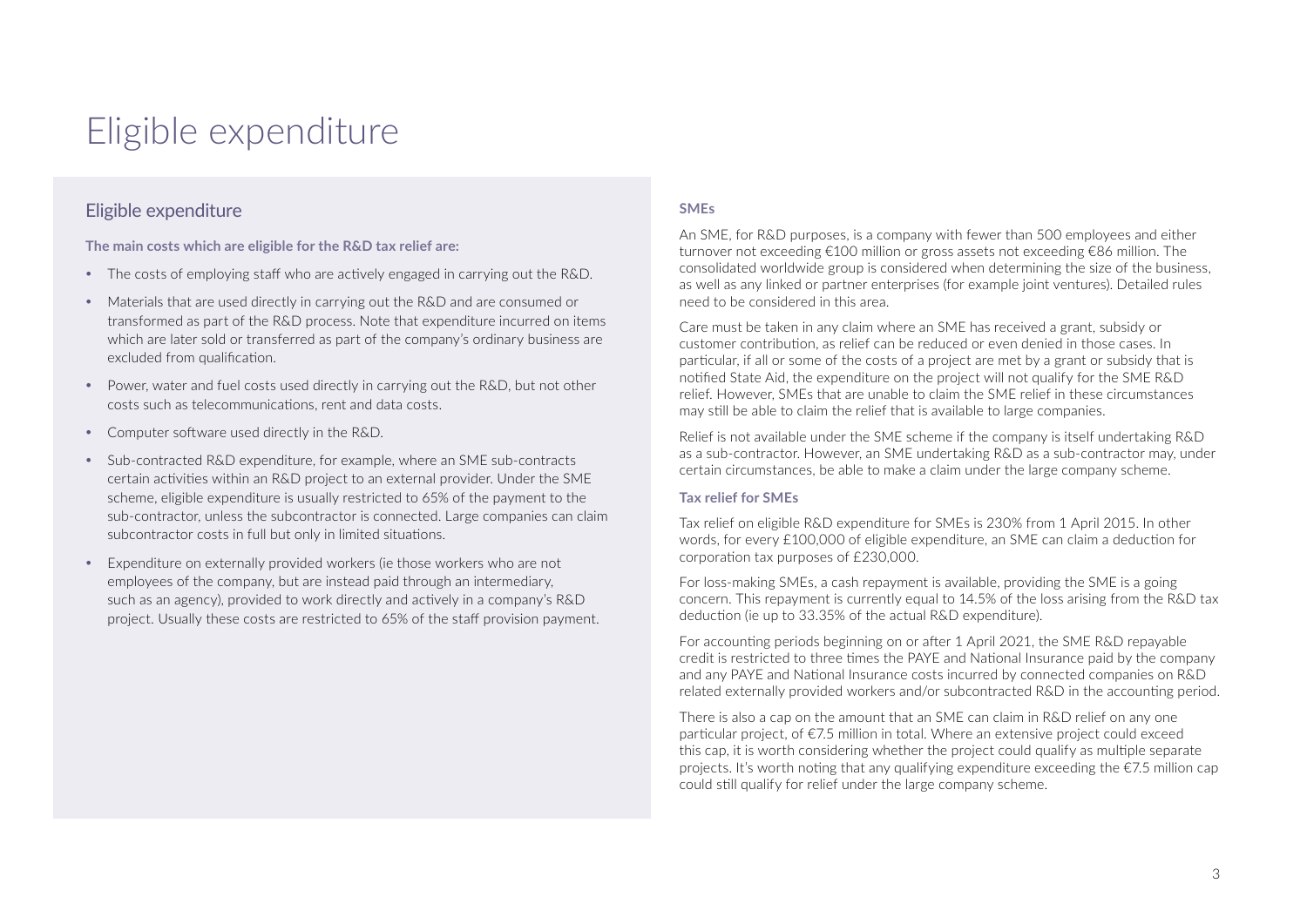## Tax relief

### Tax relief for large companies

Large companies (ie those which do not qualify as SMEs) can also claim tax relief on qualifying R&D expenditure. However, relief is available under a different regime – the R&D Expenditure Credit (RDEC). Unlike the SME scheme, RDEC is usually accounted for 'above the line' (ie as part of EBITDA) for accounting purposes. This may impact costbased contracts, staff bonuses, the reported tax rate and other financial ratios. The full impact of accounting for the RDEC should therefore be explored before a claim is made.

Under RDEC, a company can claim a 13% tax credit (12% for R&D expenditure incurred between 1 January 2018 and 31 March 2020 and 11% before 1 January 2018) on R&D spend. The RDEC is itself taxable and so there is an effective tax saving of up to 10.53% of the qualifying expenditure (9.7% and 8.8% before April 2020 and January 2018 respectively). A feature of RDEC is that the credit can be claimed as a cash repayment. However, there are detailed offset provisions against corporation tax and other taxes, before the credit can be converted into a cash payment.



## Key consideration

A key issue for companies is how to ensure qualifying R&D projects undertaken, and the associated costs, are identified and recorded by the finance team.

This may mean a need for better communication between the finance and project teams, particularly in the early stages of a project, to ensure that there is an understanding of whether the key criteria around seeking an advance in scientific or technical knowledge is likely to be met.

 $0.$ .............

This will enable the company to take more specific advice where required and ensure that a claim is made – and the tax benefits realised – as early as possible.

О

. . . . . . . . . . . . 0 <